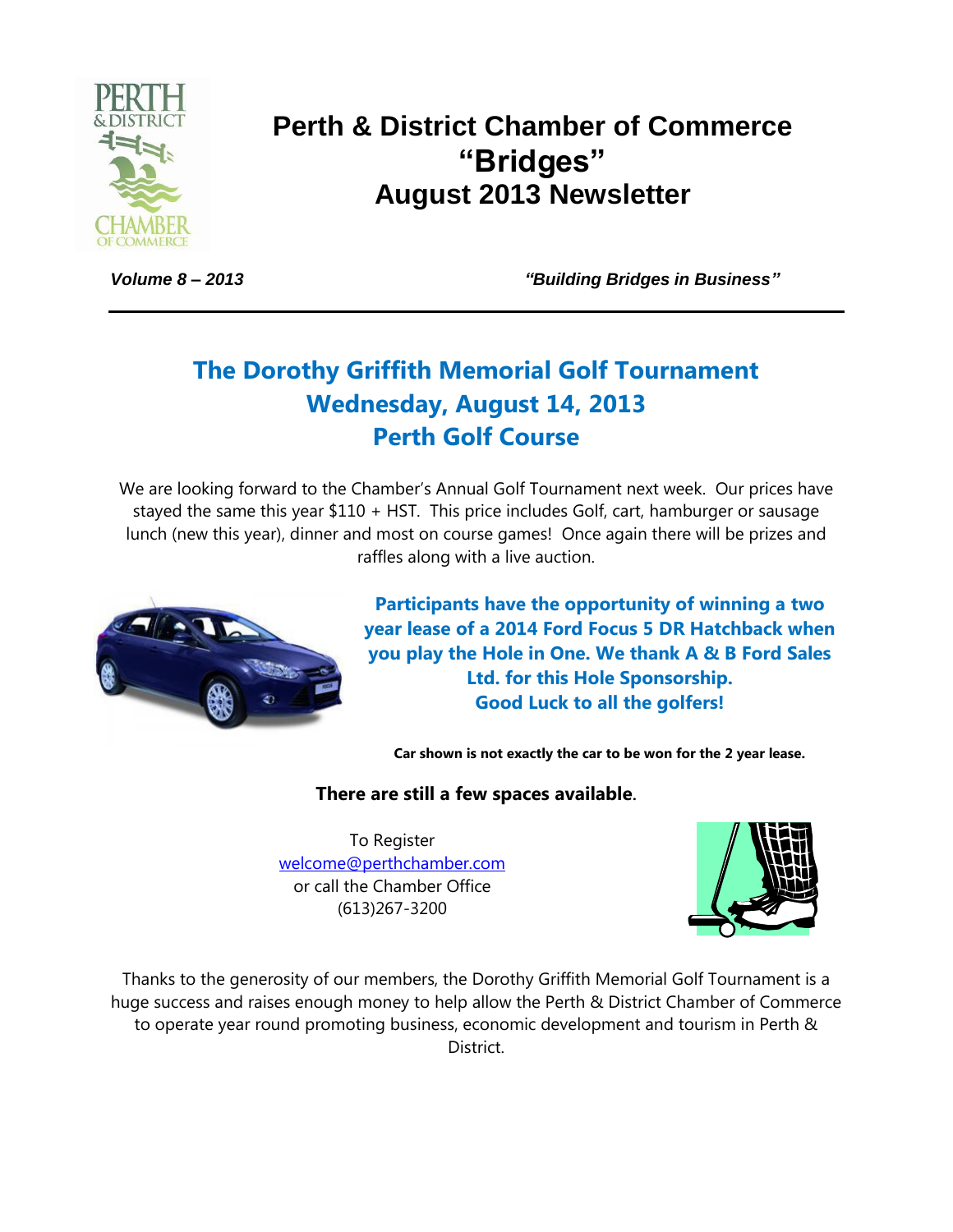# **Thank you to our Hole / Specialty Sponsors**

| A & B Ford          | <b>RBC Dominion</b>    | <b>Ennis General</b>   | Barnabe's Your             | Mike Fair                       |
|---------------------|------------------------|------------------------|----------------------------|---------------------------------|
| Sales Ltd.          | Securities             | Carpentry Ltd.         | Independent                | Chevrolet. Buick.               |
| <b>Hole in One</b>  | (Jim Noble)            | (Mike Purdon)          | Grocer                     | GMC. Cadillac Ltd.              |
| <b>Sponsor</b>      | <b>Cart Sponsor</b>    | <b>Dinner Sponsor</b>  | (Dinner Sponsor)           | (Dinner Sponsor)                |
| $DLC - The$         | Lanark                 | Town & Country         | "The Factory" by           | <b>Brownlee's Metro</b>         |
| Mortgage Source     | Emporium               | Chrysler Ltd.-         | Leo Adams                  | Perth                           |
| Dorothy Linden      | Jack McTavish          | Hugh Colten            | Investment Inc.            | <b>Fruit Stand</b>              |
| (Lunch Sponsor)     | (Lunch Sponsor)        | <b>Driving Range</b>   | <b>Putting Contest</b>     |                                 |
|                     |                        | Sponsor                | Sponsor                    |                                 |
| The Masonry         | <b>Brown Shoe</b>      | Crain &                | <b>Studio Theatre</b>      | Wills Transfer Ltd.             |
| Restaurant and      | Company of             | Schooley, a            | Perth                      |                                 |
| Market              | Canada Ltd.            | division of            |                            |                                 |
|                     |                        | Johnson Inc.           |                            |                                 |
| Oakes Towing        | O'Reilly's Pub &       | Rivington              | Tunnock                    | "The Factory" by                |
|                     | Alehouse               | Associates             | Consulting Ltd.            | Leo Adams                       |
|                     |                        | Commercial             |                            | Investments Inc                 |
|                     |                        | Division               |                            |                                 |
| Perth Stor'n Lock   | Dixon                  | <b>Perth Courier</b>   | Scotiabank                 | <b>Birtee Golf</b>              |
|                     | Automotive             |                        |                            | Hang on to your<br><b>Balls</b> |
| The Perth Upon-     | <b>Tackaberry Sand</b> | Paws Oasis             | DLC The Mortgage           | Allan Chartered                 |
| Tay Royal           | & Stone                |                        | Source                     | Accountant                      |
| Canadian Legion     | Ltd.                   |                        | Dorothy Linden             | Professional                    |
| Branch 244          |                        |                        |                            | Corporation                     |
| Algonquin           | <b>Birtee Golf</b>     | Township of            | <b>Bank of Montreal</b>    | <b>OMYA Canada</b>              |
| College             |                        | Lanark                 |                            | Inc.                            |
|                     |                        | Highlands              |                            |                                 |
| Foodsmiths          | Cruise                 | <b>Scott Rintoul</b>   | A & B Ford Sales           | Evergreen                       |
| <b>Beat the Pro</b> | Holidays/At            | <b>RBC Commercial</b>  | Ltd.                       | Concepts                        |
|                     | <b>Your Service</b>    |                        |                            |                                 |
|                     |                        |                        |                            |                                 |
| Storm Internet      | Motor Vehicle          | Corrective             | Decorating by              | Carolina                        |
| <b>Services</b>     | Forensics Inc.         | Justice Legal          | Design                     | <b>Retirement Suites</b>        |
|                     |                        | Service                |                            |                                 |
| 3M Canada Inc.      | TD Canada Trust        | <b>Rivington Rally</b> | <b>Ridgecraft Products</b> |                                 |
|                     |                        | Honda                  | <b>Big Break Challenge</b> |                                 |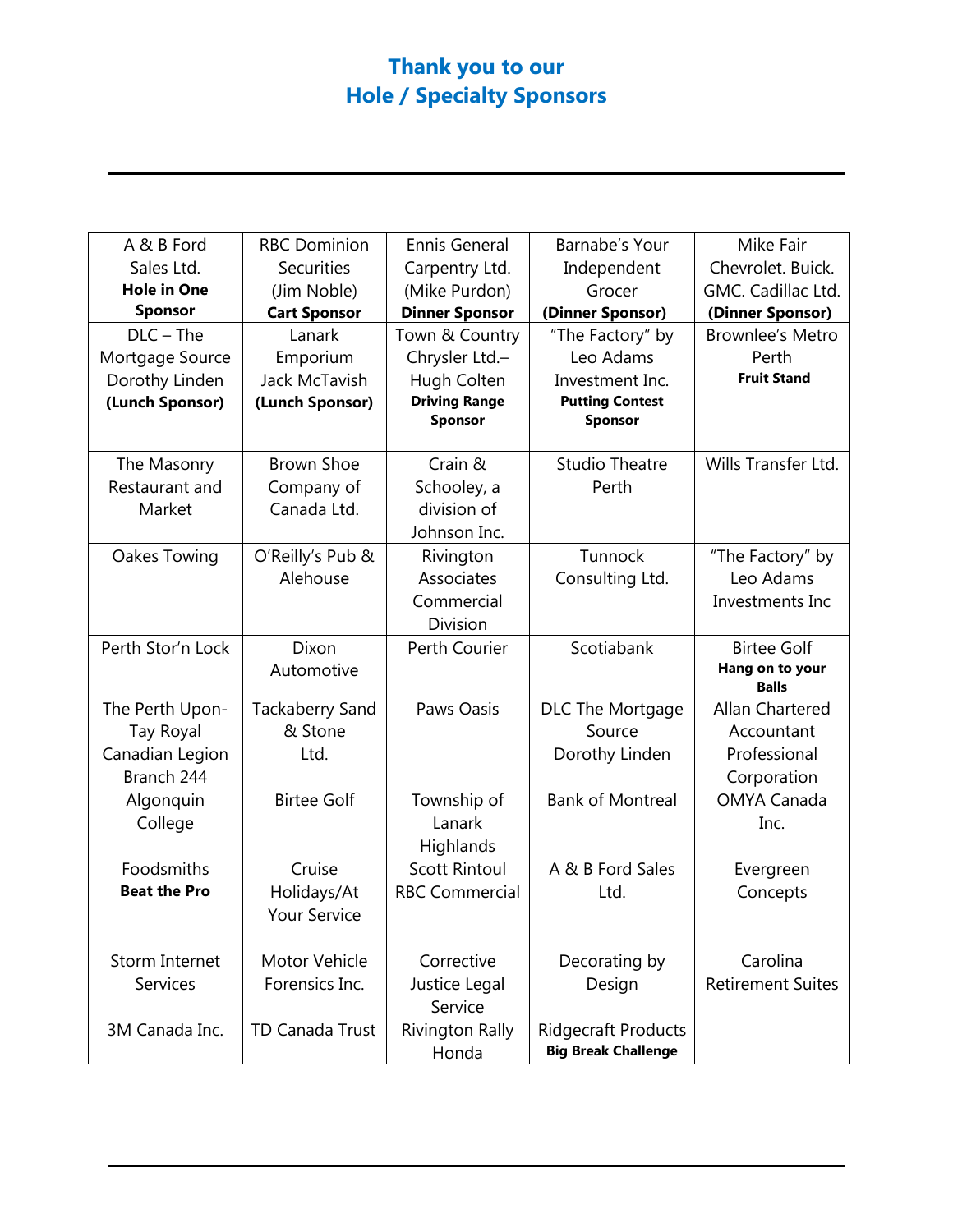### **Thank You to Our Live Auction Item Donors**

**\_\_\_\_\_\_\_\_\_\_\_\_\_\_\_\_\_\_\_\_\_\_\_\_\_\_\_\_\_\_\_\_\_\_\_\_\_\_\_\_\_\_\_\_\_\_\_\_\_\_\_\_\_\_\_\_\_\_\_\_**

Best Western Plus Perth Parkside Inn & Spa / Perth Golf Course / Stone Cellar Burns Jewellers Ltd. Canadian Tire Associate Store - Perth DLC – The Mortgage Source, Dorothy Linden Don McAdoo Construction Ltd.

## **Thank You to Our Tournament Prize Donors**

3M Canada Inc. • Advanced Alarm Systems • Aloette Cosmetics – Mary Kilgour • Around the Corner • art & class • Barnabe's Your Independent Grocer • BirTee Golf • Bistro54 Italiano • Blue Heron Golf Club • Canada Science and Museums Corporation • Carolina Retirement Suites • Cedarhill Golf and Country Club • Classic Theatre Festival • Chiropractic Care & Longevity Center •Cobra Pools & Spa Inc. • Cogeco Canada Cable LP. • Coldwell Banker- Paul Martin • Costello & Company • Coutts & Company Coffeehouse Emporium • Crains' Construction Ltd. • Downtown Heritage Perth Business Improvement Area • Eaton Industries (Canada) Company • Edward Jones Investments • Elite Engraving • Ground Waves • Hillside Gardens • Jo's Clothes • Kanata Wave Pool • Kingsway Arms @ Carleton Place Manor • Lanark County • Lavender & Lace •Little Ray's Reptile Zoo • M&M Meat Shop • Mapleview Golf & Country Club • Mariposa Design • Marine Museum of Kingston • Maximilian Dining Lounge • Metcalfe Golf Club • Mex & Co • Michael's Table • Mike Fair Chevrolet. Buick. GMC. Cadillac Ltd. • Museum of Civilization and War Museum • National Arts Centre • Ontario Science Centre • PAC MAC (Perth Athletic Centre/Martial Arts Club) • Perth Brewing Co. Ltd.• Perth Golf Course • Perth Home Hardware • Prodecal Ltd. • Perth PC • Purest • Rideau Carleton Raceway • Ridgecraft Products • RBC Perth Branch • RBC Royal Bank – Scott Rintoul • Royal Ontario Museum • Shaw Festival • Smiths Falls Golf and Country Club • Spring Children • Studio Theatre Perth • SunLife Financial – Kerry Deachman • Tay River Reflections • The Beach House • The Café Hideway • The Co-operators • "The Factory" by Leo Adams Investments Inc. • The Masonry Restaurant and Market • The Stone Cellar • The Waterside Retirement Community • Timber Run Golf Club • Thousand Island Playhouse • Treasure Chest Bling • Wildfire BBQ and Smokehouse • Wills Transfer Ltd. • Zoo Granby •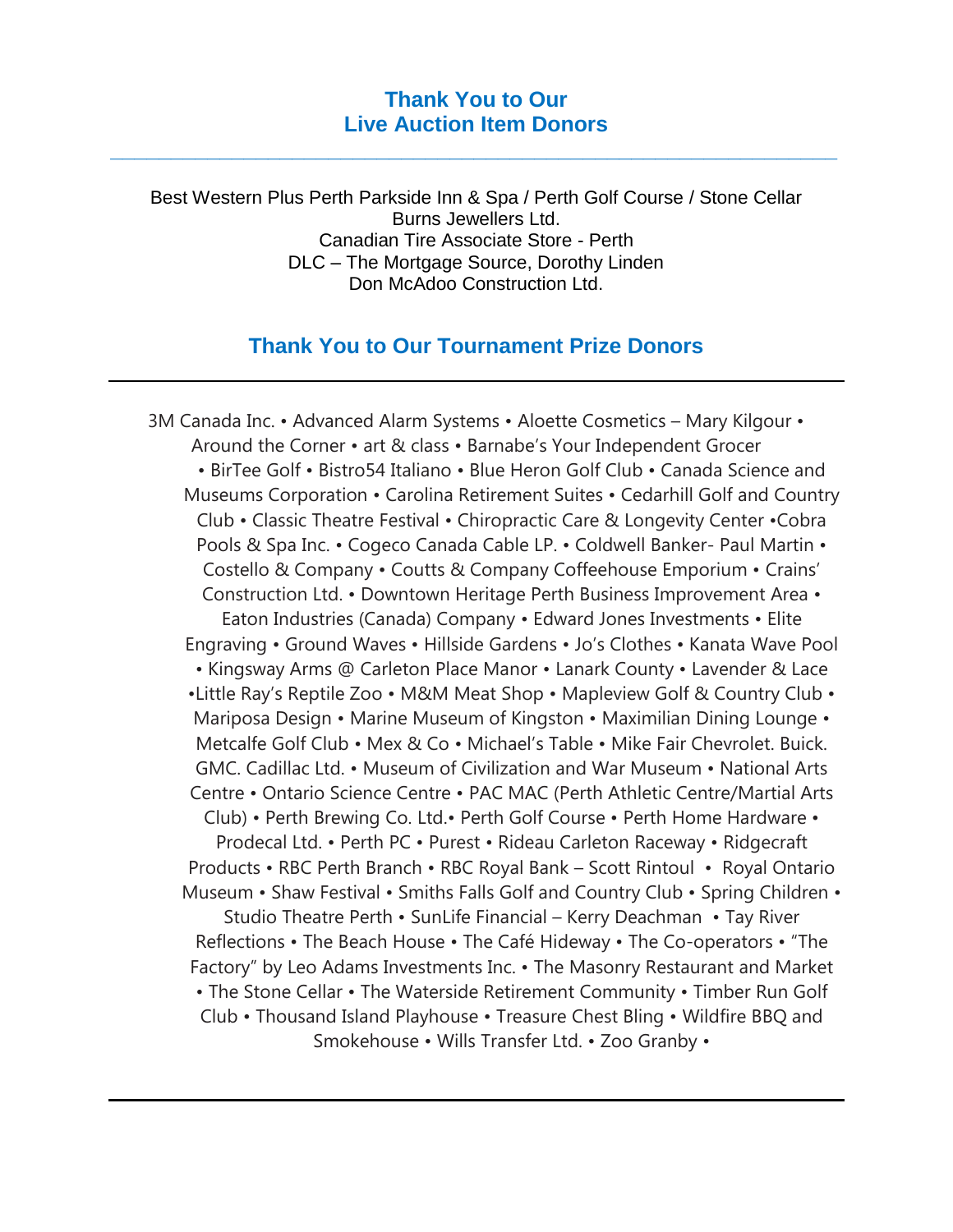## **Member Profile of the Month – Bell's Machining, Welding and Hydraulics**

**(Submitted by Bell's Machining, Welding and Hydraulics)**



**Bell's Machining, Welding and Hydraulics** has been providing customers with welding, machining and millwright services since 1939. We deliver only the

best products and services with our full line of machining equipment and CWB (Canadian Welding Bureau) Certification.

Our management and employees are qualified in many areas including: general welding, certified structural welding, custom fabrication, high pressure pipe welding, sling rigging, stainless steel welding, aluminum welding, mobile welding, machining, milling, and hydraulics, with over 100 years combined experience. We also have a dedicated sales team for steel, welding supplies and equipment, machining supplies and equipment, and hydraulic supplies.

2044 Rogers Road, Perth, ON K7H 1P9 613-267-1965, [bellsmachining@bellnet.ca,](mailto:bellsmachining@bellnet.ca) www.bellsmachining.com

| <b>Weblia Creative</b><br><b>Tracy Fawcett</b><br>269 Colin Farmer Road<br>Perth, ON K7H 3C7<br>613-264-1976<br>tracy@webliacreative.ca<br>www.webliacreative.ca                     | Web Design, Graphic Design, Social Media, and<br><b>Online Marketing for Small Businesses.</b><br>Including: Logos / Identity, Custom Websites and<br>Website Redesign, Brochures and Social Media<br>Graphics and Strategy. I love to help small<br>business owners create unique and coordinated<br>branding that communicates to your customers,<br>clients and people, who you are and what you do. |
|--------------------------------------------------------------------------------------------------------------------------------------------------------------------------------------|---------------------------------------------------------------------------------------------------------------------------------------------------------------------------------------------------------------------------------------------------------------------------------------------------------------------------------------------------------------------------------------------------------|
| The Reiber Art Studio<br>Donna Reiber, Artist<br>1111 Westshore Dr.<br>RR6 Perth, ON K7H 3C8<br>613-326-0843<br>dreiber@xplornet.ca                                                  | The Reiber Art Studio is a place to come to paint,<br>have tea and share ideas with your friends and<br>other creative people. Everything is informal. Just<br>come and create your own masterpieces.<br>Paints, brushes and canvases are available. There<br>is a limit of three persons per session.<br>Artwork available for sale as well.                                                           |
| <b>Golden Arrow Pub &amp; Eatery</b><br>Bob Brady & Dimitrios Kotsovolos<br>71 Foster Street, Perth, ON K7H 1R9<br>613-267-4500<br>info@goldenarrowpub.com<br>www.goldenarrowpub.com | In 1966 pizza was first introduced to Perth by the<br>Kotsovolos family. A recipe that was refined in<br>Montreal and perfected throughout the the years.<br>The same homemade pizza is now available at the<br>Golden Arrow Pub and Eatery. Formally known as<br>the Crown & Thistle.                                                                                                                  |

### **We Welcome Our Newest Members**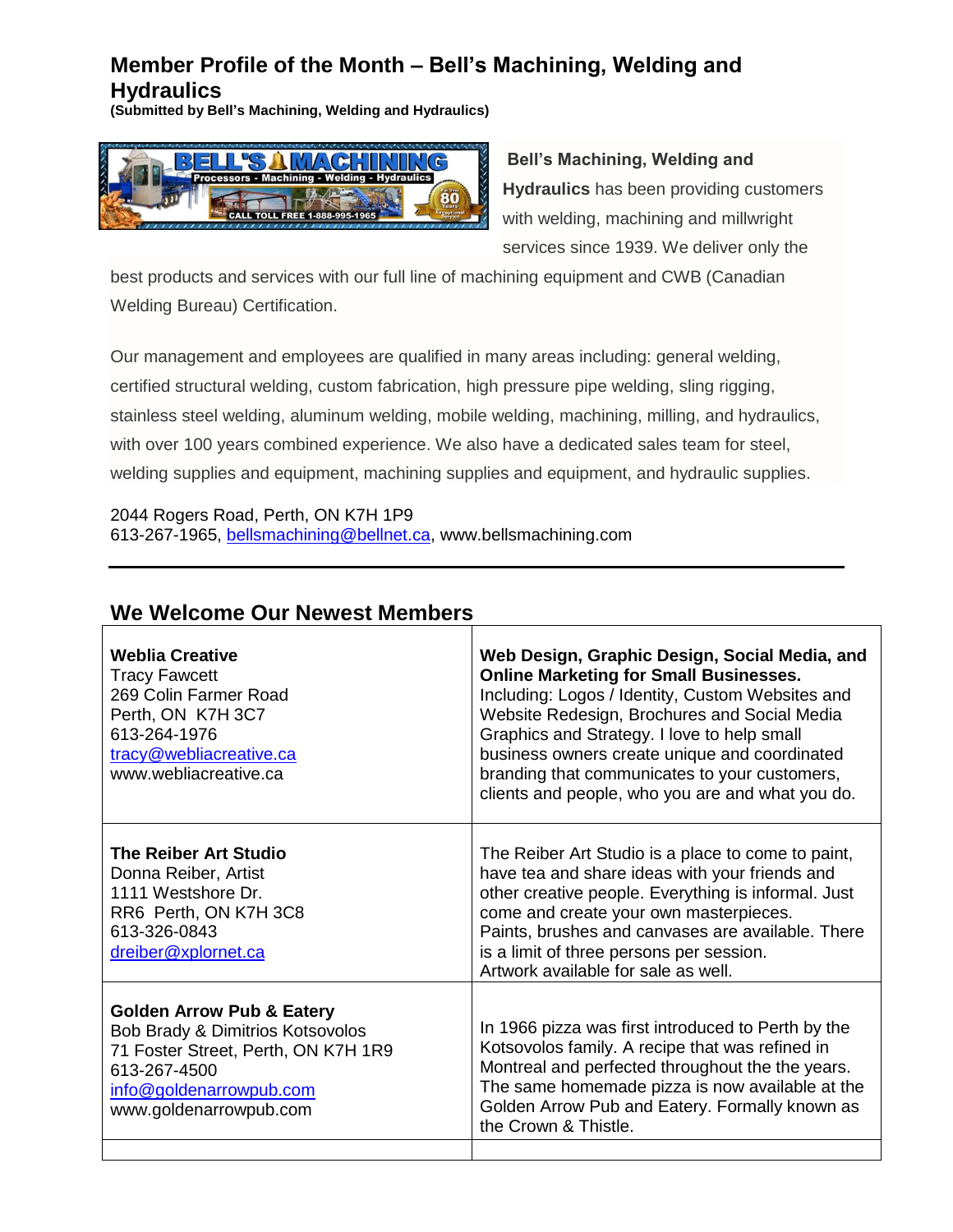| We Welcome Our Newest Members                                                                                                    |                                                                                                                                                                                                                                                                                                                                                                                                                                                                                                   |
|----------------------------------------------------------------------------------------------------------------------------------|---------------------------------------------------------------------------------------------------------------------------------------------------------------------------------------------------------------------------------------------------------------------------------------------------------------------------------------------------------------------------------------------------------------------------------------------------------------------------------------------------|
| <b>Heritage Renovation Services</b><br>Doug Hoover<br>P.O. Box 20119<br>Perth, ON K7H 3M6<br>613-390-1526<br>doughoover@magma.ca | "Heritage Renovation Services, Perth, Ontario, is<br>primarily involved in the repair, renovation and<br>restoration of Heritage buildings (circa 1850 to<br>1920) such as houses. Work can either be done<br>using Heritage hand tools or modern machine tools<br>as required. Work would include such items as<br>millwork, exterior fascia, cabinetry as well as<br>furniture such as chairs, tables and desks. Our<br>motto is "Repair + Renovate + Restore + Conserve<br>= Sustainability"." |

## **Upcoming Events**

#### . **Dorothy Griffith Annual Golf Tournament**

**When:** Wednesday August 14, 2013 **Location:** Perth Golf Course Shot-gun start at 12:30pm Dinner at 6:30 pm **Cost**: \$110.00 plus tax Contact the Chamber Office for more details.

#### **"After 5 Mixer"– Networking Evening**

**When:** Tuesday, September 10, 2013 **Location:** The Masonry Restaurant & Market **Time:** 5pm – 7:30 pm **Cost:** Free, RSVP Chamber Office at 613-267-3200 or at welcome@perthchamber.com

**Chamber Business Symposium Coming in September – watch your emails and the September newsletter for more info.**

#### **Non-Profit Volunteer Seminar**

**When:** October 3, 2013 **Location:** Perth & District Union Public Library **Time:** Evening Seminar – to be determined **Cost:** \$5.00, RSVP Chamber Office at 613-267-3200 or welcome@perthchamber.com Come learn about volunteer recruitment and retention as well as good governance / best practices for corporate management. **Presenters:** Barb Woods, Certified Volunteer Manager Katie A. Ireton, Woodwark & Stevens Professional Corporation

Barristers & Solicitors

**The Perth & District Chamber of Commerce Annual Dinner is set for Thursday, October 17, 2013. Watch monthly newsletters for more information.**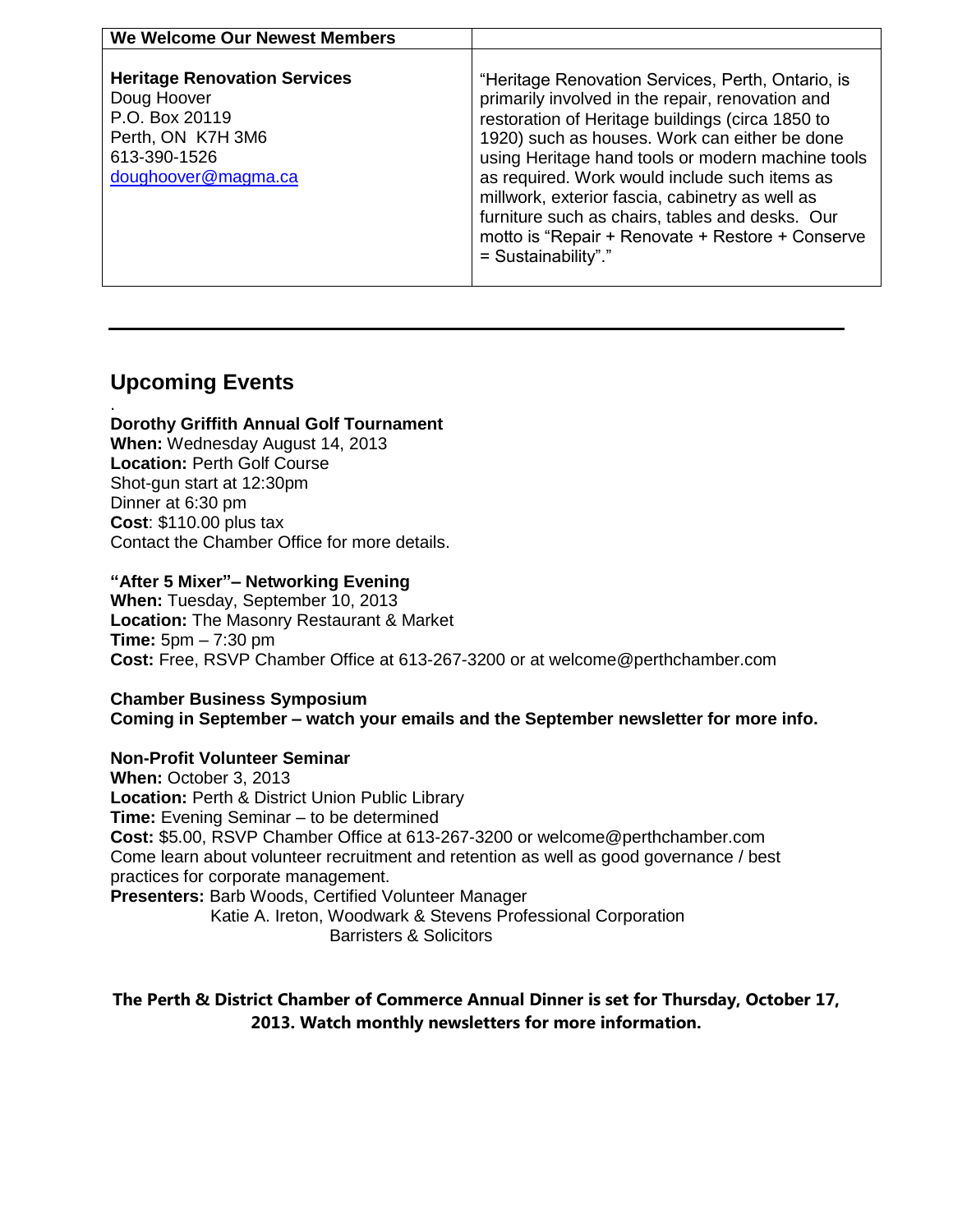# **Don't Forget:**

## **Four-For-Three Advertising Opportunity in the Chamber Newsletter.**



Ever considered advertising in the Chamber's Newsletter? Here's another reason why you should. As a Chamber Member, if you advertise three times within one year you will receive your fourth advertisement free! That means that four times in one year your message can be sent to the over 350 Perth & District Chamber of Commerce Members for the cost of only three advertisements. The cost of \$25.00 (plus tax) is a great price to begin with but now you will get four advertisements for \$75.00. Maybe you have an anniversary sale or a Christmas Promotion – whatever the case consider using the Chamber Newsletter to get the word out about your business or organization!

# **Members' Corner (1)**

*(Please note: This space is available to any member wishing to place an advertisement. Please contact the Chamber office for details. Submitted by Lake 88.1.)*



**4th Annual 'Lake 88 Fall Classic' Wednesday, September 11th 2013, at the Perth Golf Course.**

All funds raised this year will go to the Algonquin College Foundation, Perth Campus. This local initiative is working to raise \$1million in community support for the new Perth Campus complex. Local businesses and individuals have already contributed close to \$700,000 of the \$1 million goal in recognition of the academic and economic benefits the new campus brings to Lanark County.

Please contact Angie Pacey at 264-8811, or emailing, [angie@lake88.ca.](mailto:angie@lake88.ca) All of the registration forms will also be available on our website, lake88.ca.

Thank you for your support. We hope to see you at the 4th Annual 'Lake 88 Fall Classic' in September!

**\_\_\_\_\_\_\_\_\_\_\_\_\_\_\_\_\_\_\_\_\_\_\_\_\_\_\_\_\_\_\_\_\_\_\_\_\_\_\_\_\_\_\_\_\_\_\_\_**

Sincerely, Angie Pacey, Event Organizer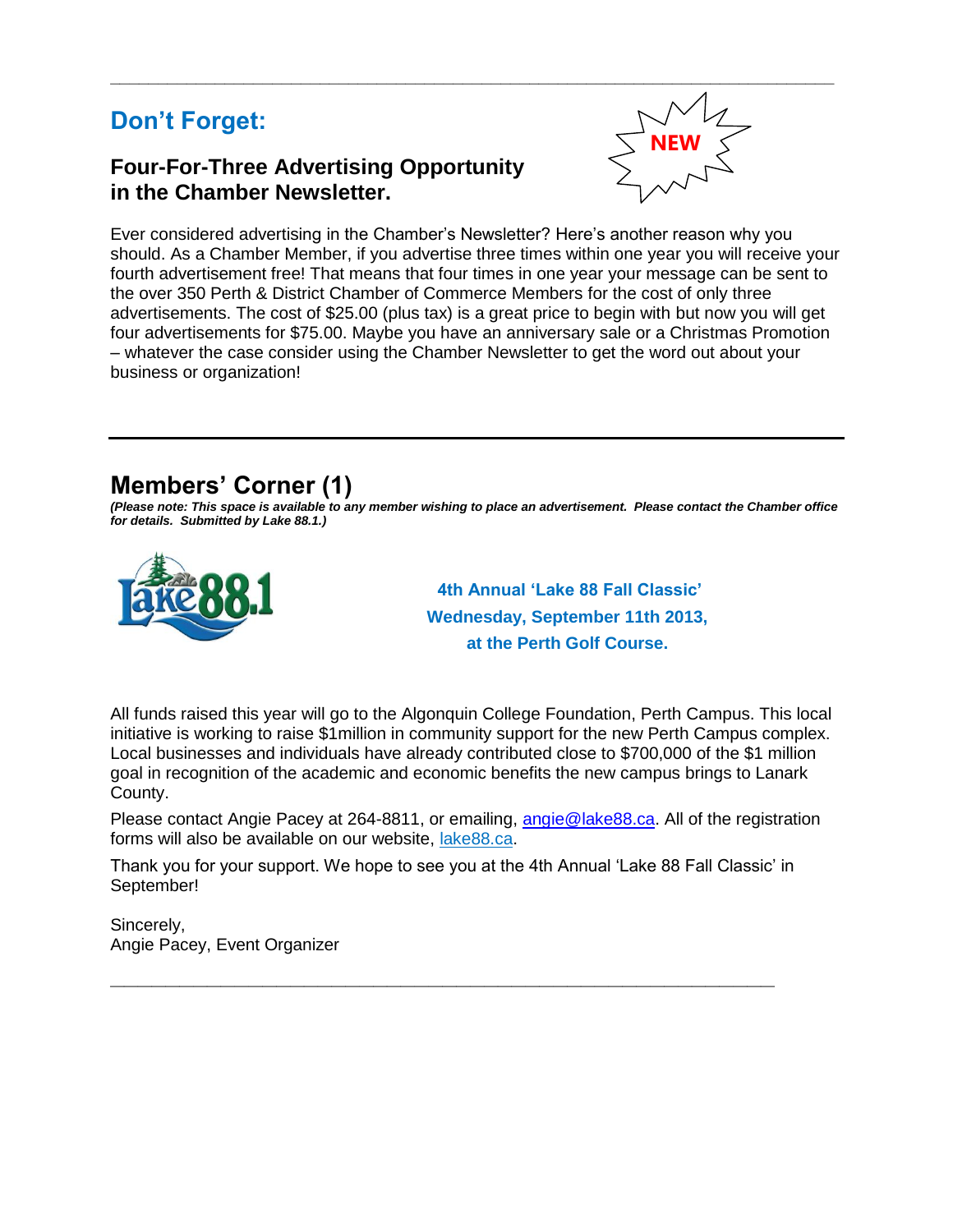

Recently, the CRA launched a new video, [Enhancing Service to Businesses,](http://www.cra-arc.gc.ca/vdgllry/bsnss/menu-eng.html?clp=bsnss/hnncngsrvc-eng&fmt=mp4?utm_source=stkhldrs&utm_medium=eml&utm_campaign=vdbsn) that provides useful information for business owners on a variety of initiatives aimed at cutting red tape. These include:

- [Direct deposit](http://www.cra-arc.gc.ca/gncy/dd/menu-eng.html?utm_source=stkhldrs&utm_medium=eml&utm_campaign=vdbsn) A new direct deposit form, available on the CRA Web site, makes getting refunds quicker and easier. With Form RC366, you can arrange direct deposit refunds for GST/HST, payroll, and corporation income tax all at the same time and all on one form.
- [Hiring Credit for Small Business](http://www.cra-arc.gc.ca/tx/bsnss/tpcs/pyrll/hwpyrllwrks/stps/hrng/hcsb-2013-eng.html?utm_source=stkhldrs&utm_medium=eml&utm_campaign=vdbsn) This temporary credit, extended for one year, helps small businesses offset the cost of hiring new employees by crediting up to \$1,000 on their payroll account.

There is no red tape because there is no application form to fill out. If you're eligible for the Hiring Credit for Small Business, the CRA will automatically calculate the amount of your credit as the difference between the employer's portion of the employment insurance premiums you paid in 2012 and those you paid in 2013.

- [Represent a Client](http://www.cra-arc.gc.ca/representatives/?utm_source=stkhldrs&utm_medium=eml&utm_campaign=vdbsn) The GroupID feature in Represent a Client allows business owners to fill out the RC59 Business Consent Form only once in order to authorize online access for an entire group of employees, such as a payroll department. The form allows a designated group administrator to easily add or remove employees without any extra paperwork.
- [Web forms](http://www.cra-arc.gc.ca/webforms/?utm_source=stkhldrs&utm_medium=eml&utm_campaign=vdbsn) With this new service, you can now file up to 100 information returns in a single submission.

The CRA wants to help businesses meet their tax obligations by providing tools and resources to reduce the burden. Our one-stop-shop Web page, [www.cra.gc.ca/businessonline,](http://www.cra-arc.gc.ca/businessonline/?utm_source=stkhldrs&utm_medium=eml&utm_campaign=vdbsn) has information and service options that may help you manage your taxes more efficiently.

To see more videos for businesses, go to [www.cra.gc.ca/videogallery.](http://www.cra-arc.gc.ca/videogallery/?utm_source=stkhldrs&utm_medium=eml&utm_campaign=vdbsn)

# **Ontario Chamber of Commerce - RAPID POLICY UPDATE WSIB PREMIUMS REMAIN UNCHANGED FOR 2014**

The Workplace Safety and Insurance Board (WSIB) announced on July 12th that premium rates will be maintained at current levels for all employers in 2014.

The decision reflects improving financial results. Reduced injuries and benefit costs have reduced expenditures by \$500 million annually. Annual benefit costs have decreased from \$3.2 billion in 2009 to \$2.7 billion by the end of 2012.

The WSIB's unfunded liability decreased from \$14.1 billion (Q1 2012) to an estimated \$13.4 billion (Q1 2013).

The Ontario Chamber of Commerce is preparing a report for fall release on the WSIB and its progress in addressing the unfunded liability. The report will make recommendations on improving system responsiveness to employer needs. Stay tuned.